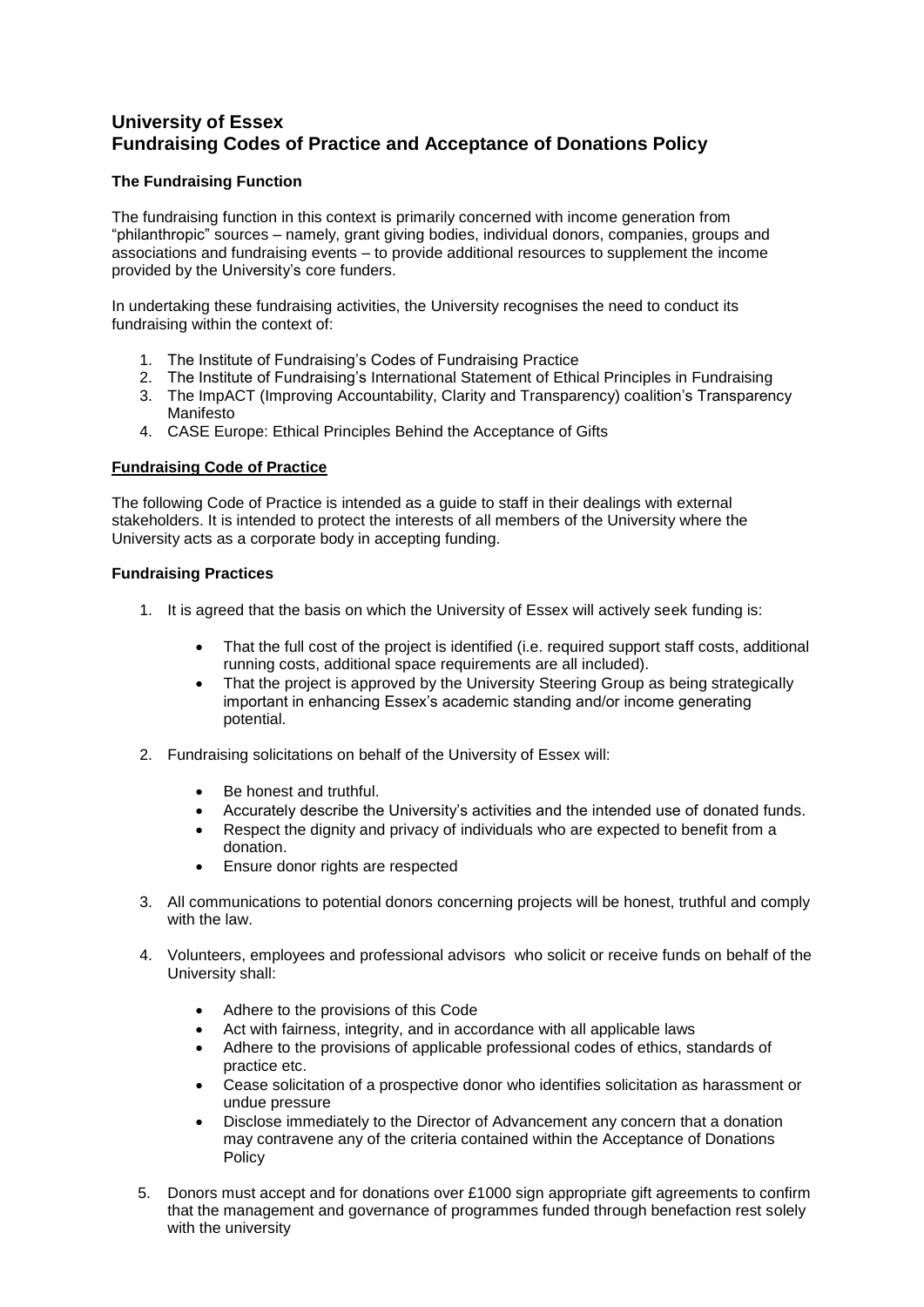- 5. Paid fundraisers, whether staff or consultants, will be compensated by a salary, retainer or fee, and will not be paid a finders' fee, commissions or other payments based on either the number of gifts received or the value of funds raised. Compensation policies for fundraisers, including performance-based compensation practices (such as salary increases or bonuses) will be consistent with the University's policies and practice that apply to non-fundraising personnel.
- 6. The University will not sell or share its donor list.
- 7. The Vice-Chancellor will be informed of the number, type and disposition of complaints received from donors or prospective donors about matters that are addressed in this Code.

## **Donors Rights**

- 1. All fundraising solicitations by or on behalf of the University of Essex will disclose the University's name and purpose for which the funds are requested. Printed solicitations (however transmitted) will also include the University's address or other contact information.
- 2. Donors and prospective donors are entitled to the following, promptly upon request:
	- The most recent annual report and financial statements
	- Confirmation of the charitable status of the University of Essex
	- A copy of this Code
- 3. Donors and prospective donors are entitled to know, upon request, whether an individual soliciting funds on behalf of the University of Essex is a volunteer, an employee or a hired solicitor
- 4. Donors will be encouraged to seek independent advice if the University has any reason to believe that a proposed gift might significantly affect the donor's financial position, taxable income, or relationship with other family members.
- 5. A Donor's requests to remain anonymous will be respected.
- 6. The privacy of donors will be respected. Any donor records that are maintained by the University will be kept confidential. Donors have the right to see their own donor record, and to challenge its accuracy.
- 7. Advancement will comply with the Data Protection Act 1998
- 8. Donors and prospective donors will be treated with respect. The University will honour a donor or prospective donor's request to:
	- Limit the frequency of solicitations
	- Not to be solicited by telephone or other technology
	- Not receive printed material concerning the University
- 9. The University will respond promptly to a complaint by a donor or prospective donor about any matter that is addressed in this Code. A designated member of the Advancement Office or volunteer will seek to satisfy the complainant's concerns in the first instance. A complainant who remains dissatisfied will be able to appeal in writing to the Vice-Chancellor of the University of Essex

## **Financial Accountability (Advancement Office)**

- 1. All donations will be used to support the objectives of the University of Essex.
- 2. All restricted or designated donations will be used for the purposes for which they are given. If necessary due to programme or organisational changes, alternative uses will be discussed where possible with the donor or the donor's legal designate. If the donor is deceased or legally incompetent, and the University is unable to contact a legal designate, the donation will be used in a manner that is as consistent as possible with the donor's original intent.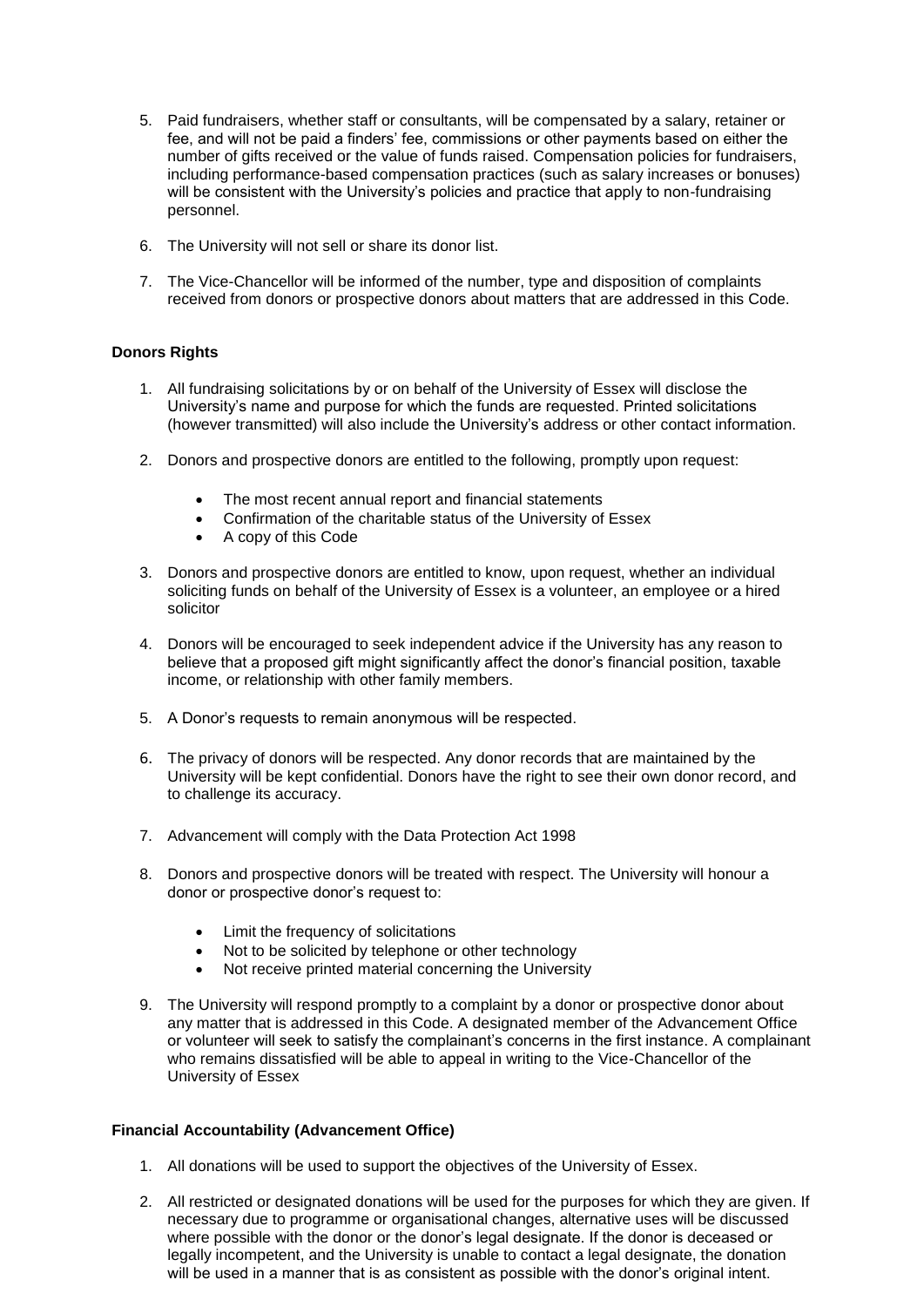- 3. The Advancement Office will comply with all Statement of Recommended Practice (SORP) 2007 as directed by the Finance Office.
- 4. Annual financial reports on fundraising activity will be factual and accurate in all material respects, disclosing:
	- The total amount of fundraising revenues
	- The total amount of fundraising expenses
	- Government grants and contributions (to be presented separately from philanthropic donations)
- 5. The Advancement Office will liaise with the Finance Office to ensure all income is attributed to the correct finance codes and any unspent funds are discussed with the donor to agree an appropriate course of action.
- 6. The cost effectiveness of the University's fundraising programme will be reviewed regularly by the Vice-Chancellor.

## **Acceptance of Donations Policy**

#### **Responsibility for acceptance of a donation**

The ultimate responsibility to accept or decline a donation rests with the University Steering Group with day-to-day responsibility devolved to the Director of Advancement. The University Steering Group will seek Council approval on individual cases as it deems relevant.

The Director of Advancement is responsible for seeking donations and support within the framework of the agreed budget and strategy, consulting with relevant staff and the University Project Prioritisation Board<sup>1</sup>.

#### **Guidance on the acceptance of donations**

The guidance on the acceptance of donations has been developed to protect the reputation of University of Essex, its staff, students, alumni and stakeholders from damage that the acceptance of an inappropriate donation might inflict. It also provides clarity and transparency for both internal and external parties. The guidance is as follows:

- 1. It is the responsibility of volunteers, employees and hired solicitors who solicit or receive funds on behalf of the University to disclose immediately to the Director of Advancement, any concern that a donation may contravene the Acceptance of Donations Policy.
- 2. It is the responsibility of the Director of Advancement, at an early stage in discussions and certainly before a request for funding has been made to a prospective donor, to alert the University Steering Group.
- 3. The following questions will guide discussion and decisions on potential donations which may, in the opinion of the Advancement Office and the University Steering Group, have a controversial dimension. They should in any case be considered in the case of all gifts that amount to over £500,000 in total value:
	- a) Is the gift consistent with the University's objectives, mission and vision?
	- b) Is there published or other credible evidence that the proposed gift will be made from a source that arises in whole or in part from an activity that:
	- Evaded taxation?

**.** 

- Involved fraud or any other criminal activity?
- Violated international conventions that bear on human rights?
- Limited freedom of inquiry, or encroached on academic freedom?